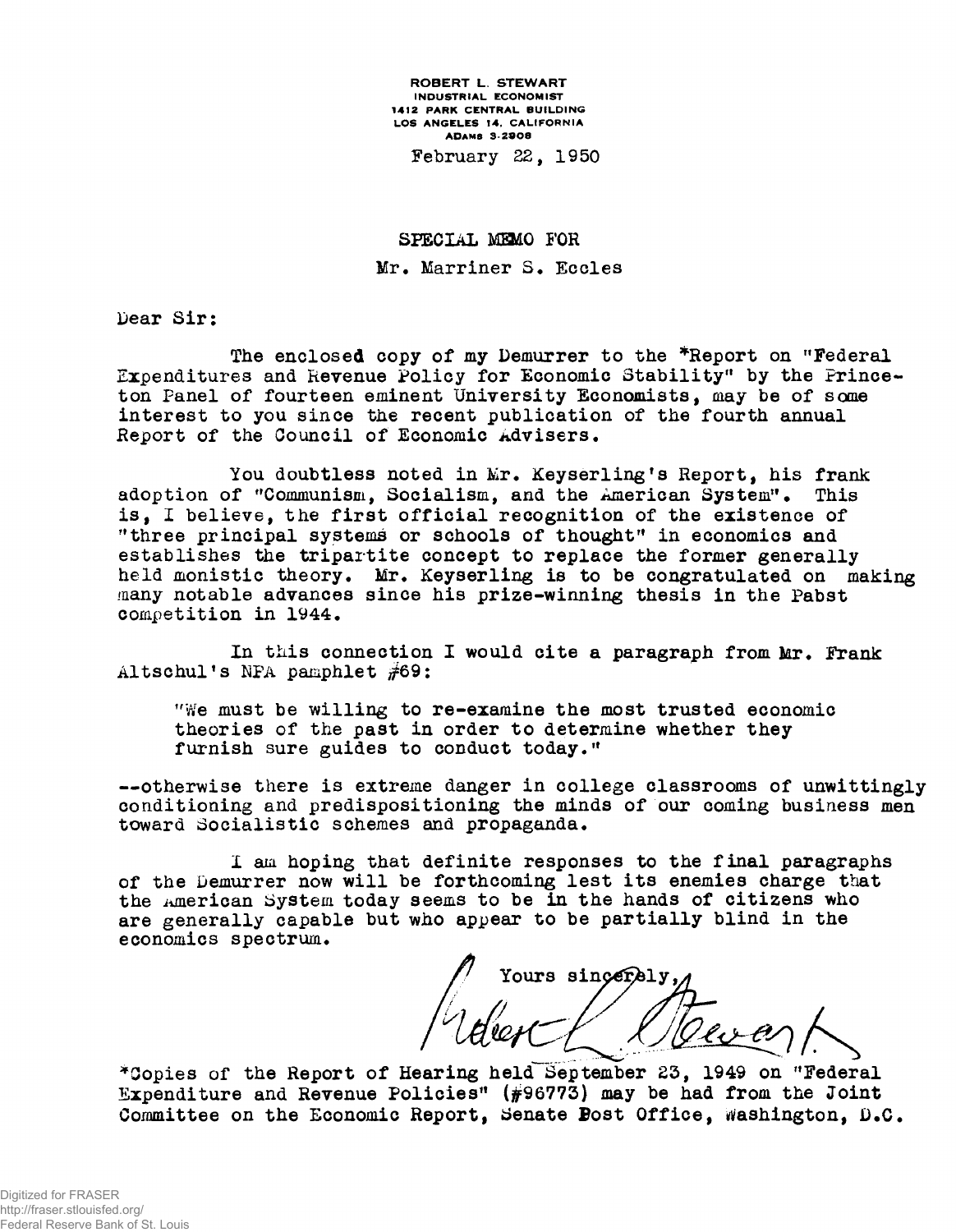ROBERT L. STEWART INDUSTRIAL ECONOMIST 1412 PARK CENTRAL BUILDING LOS ANGELES 14. CALIFORNIA ADAMS 3-2906

November 29, 1949

Senator Paul H. Douglas, Senate Office Building, Washington, D.C.

NPA Report on "Federal Expenditures and My dear Senator Douglas: Revenue Policy for Economic Stability."

I understand you are prepared to receive for consideration from'me a Demurrer to this Report, prepared by a Panel of fourteen eminent university economists under the auspices of the National Planning Association, of which I am a member.

I therefore offer a general summary of observations and append a brief discussion of important phases of the Report by way of support and amplification:

1. The central proposal of the Report appears to be a matter of taking hold of a very large bull by a set of very large and complex horns! The bull is our old friend the Business Cycle. The Panel proposes that the Government shall undertake to control the movements of the Business Cycle by means of "countercyclical fiscal action'<sup>1</sup>.

To students of the Business Cycle this sounds very much like optimistic idealism of a very high order. Can it be possible that the Panel assumes that your Committee is entirely oblivious of certain very pertinent facts concerning the situation:

that the Government cannot exercise foresight; that in economics, its prophets are generally unreliable; that it can act only after the event; and that all large bodies are known to move slowly - very slowly.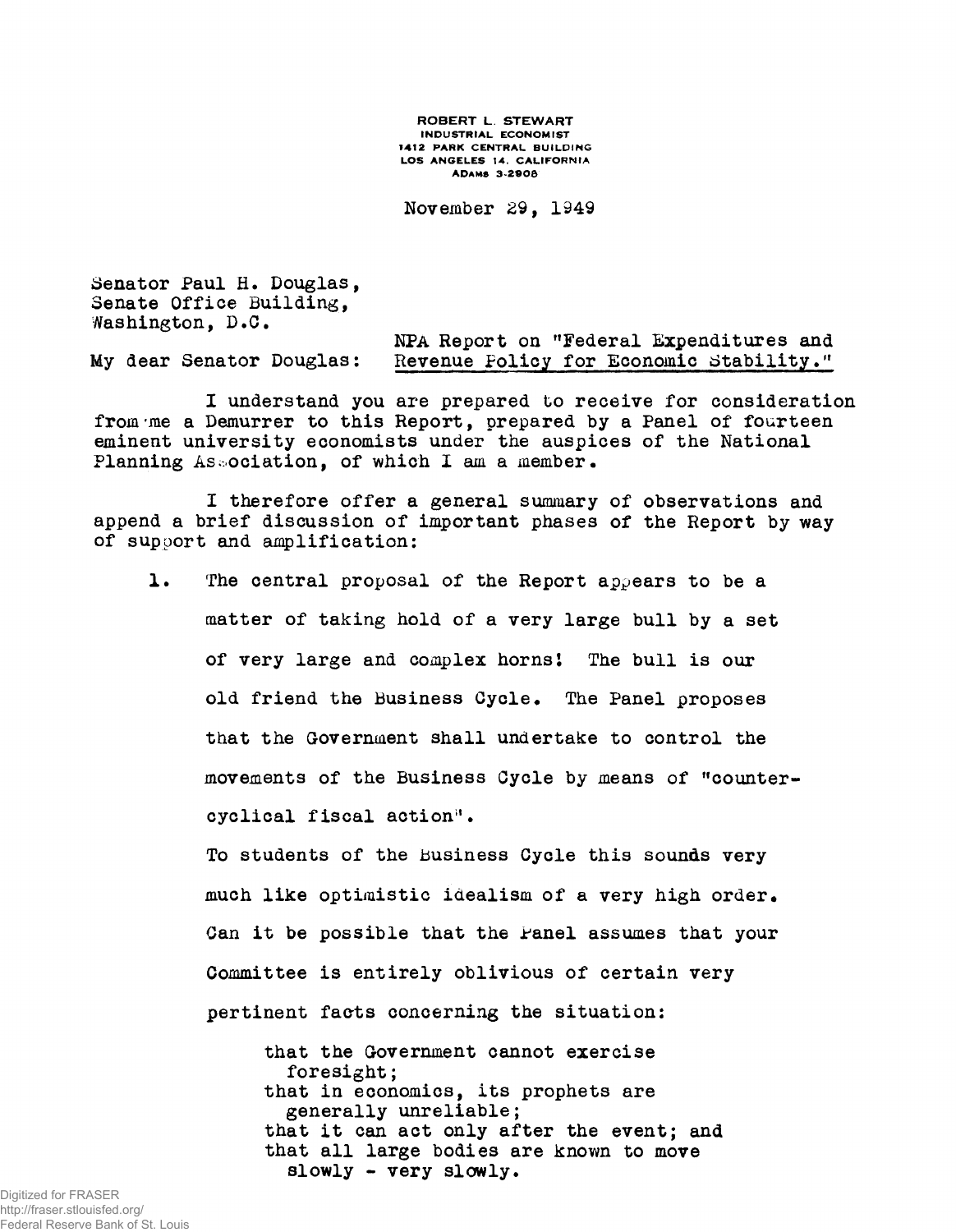- 2. In any event it seems certain, if for no other reason, that "counter-cyclical fiscal action" will fail because. as outlined, it deals entirely with the "effects" instead of with the underlying "causes" that threaten economic stability.
- 3» "Counter-cyclical fiscal action" as proposed includes tax manipulation and Government spending to relieve unemployment. Against these measures it can be successfully argued that nothing in economic history can be cited to show that either of them ever has contributed anything to economic stability. **Also** if the Government should initiate spending policies to distribute purchasing power so as to relieve any large measure of unemployment, this in all probability would start a deflation snowball rolling that might quickly drive the Government out of office.

There is also the proposal to start large scale public works to aid in re-establishing economic stability. On account of ever-increasing mechanization the effectiveness of this measure is now open to serious question. Construction works, and I speak with considerable experience, are not susceptible to prompt starts and stops without serious economic loss. In addition it is difficult to make good road builders out of CIO auto factory workers; and mass migrations and l&fge scale work changes are possible only under conditions familiarly associated with

the Soviet Union.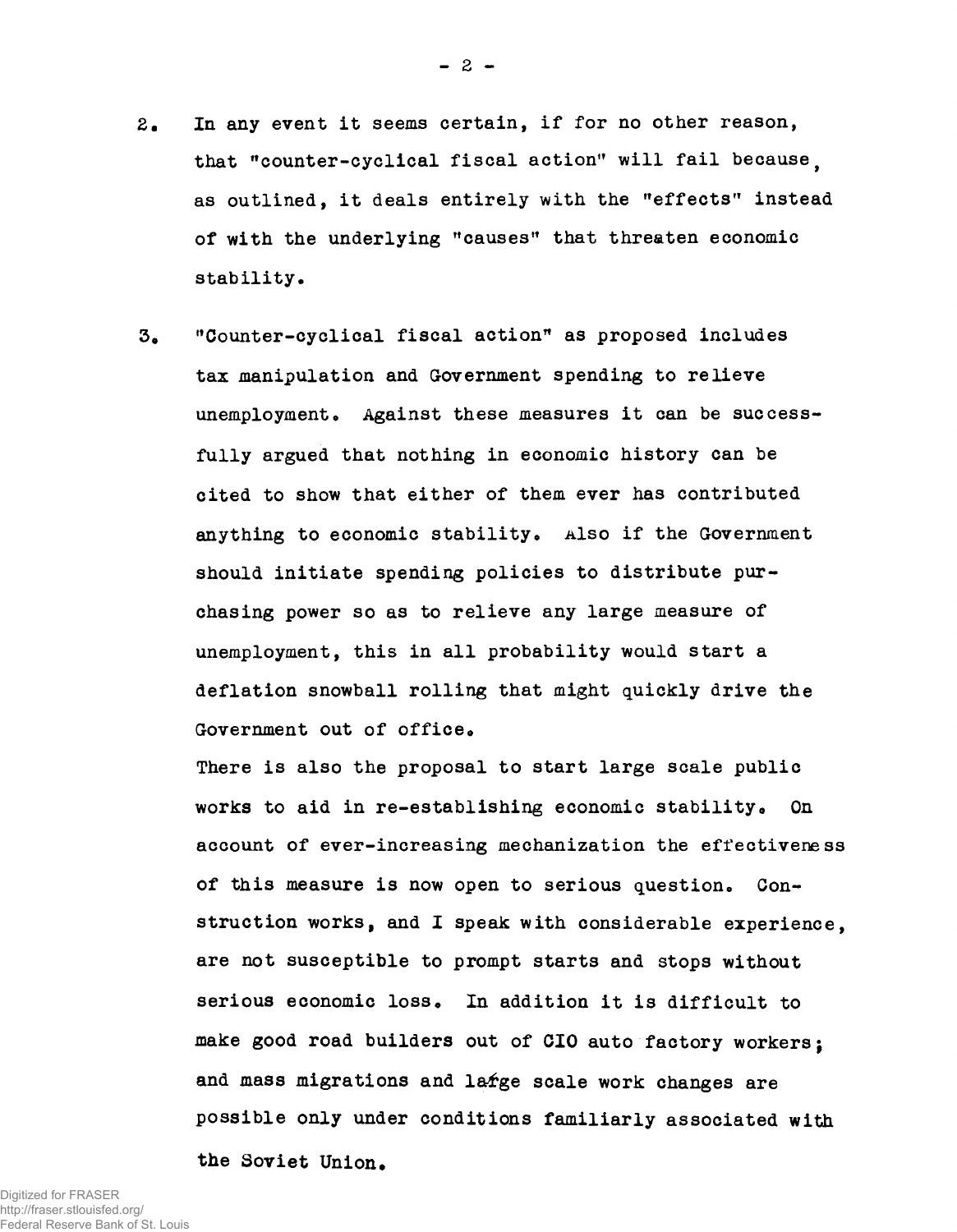- 4. I believe it is imperative to inquire how it is possible to formulate proposals for economic stability without first precisely defining the term "inflation", as wide differences of opinion exist as to its import and applications.
- 5o The foregoing seems to point to the conclusion that the resources of the science of economics, as presently constituted, are inadequate to cope with all the practical problems that arise in connection with economic stability. A more comprehensive viewpoint seems to be necessary. It may be possible that experts in the field of coordinating Management might be of help to the "hard pressed legislators". One of the first steps might be the appointment of a Commission to make recommendations as to a fixed equitable proportion of the total national income that should be spent by the Government.

## DISCUSSION

The Report recalls to mind the report on exactly the same subject by the Committee for Economic Development issued in December 1948• It may be noted incidentally that five members of the Research and Policy Committee CED are members of the Board of Trustees NPA and that Dr. Jacob Viner, Past President of the American Economic Association, is on the Research Advisory Board CED and is one of the members of the Princeton panel; also that Professor Sumner H. Slichter had reservations regarding the latter section of the Report.

It is therefore rather startling to find that the recommendations regarding taxation in the NPA report are a complete reversal of those in the CED report.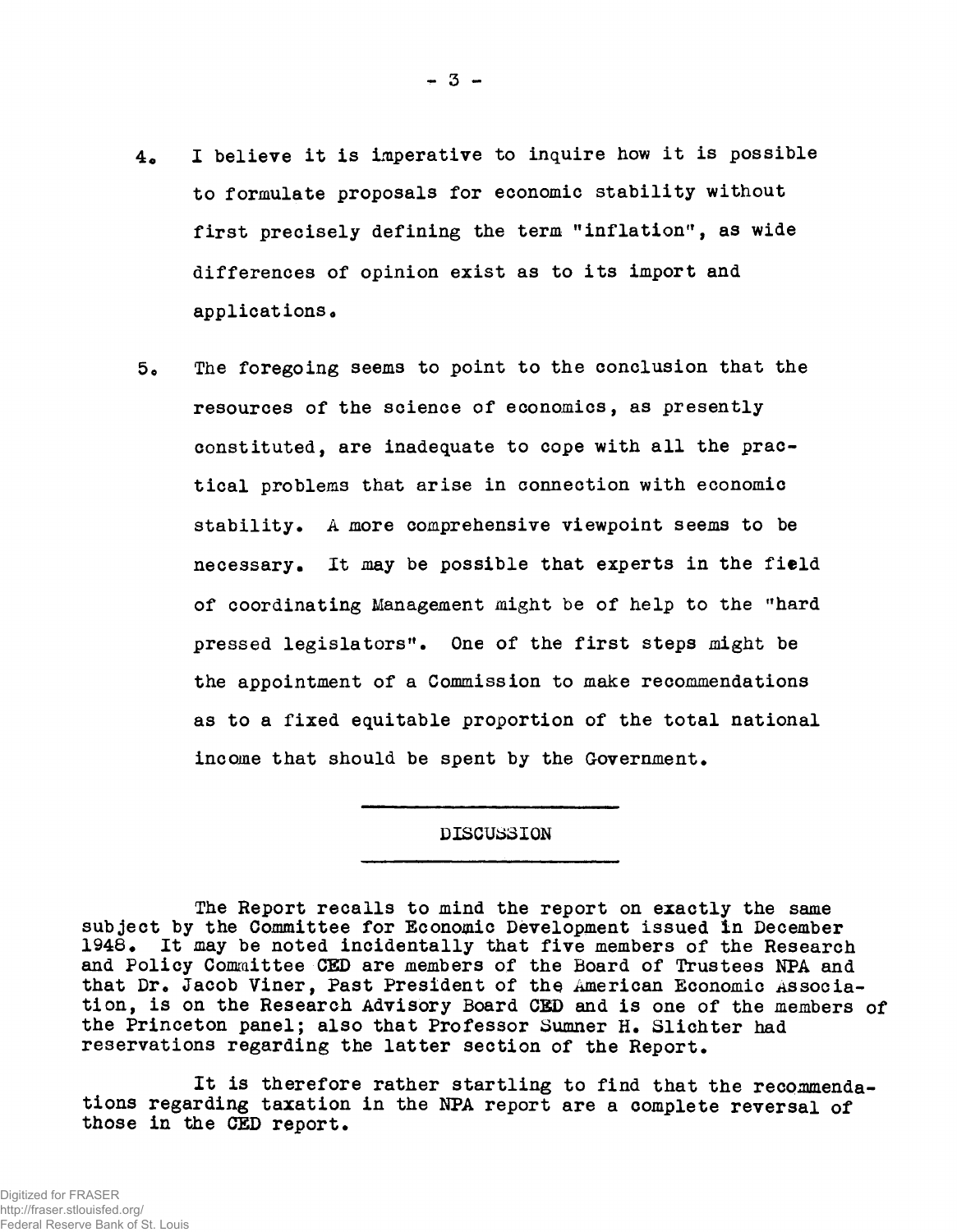In the CED report, page 36, the recommendations for the first order of business in both inflation and deflation is precisely to "Hold taxes stable" which of course means "Do nothing with taxes." Whereas the whole tenor of the proposals in the new NPA report emphasizes the policy "Do almost everything with taxes." The fact remains, however, that taxes are a headache and not a universal cure-all.

If, however, it is assumed that the Government by using its power of tax manipulation actually can ensure economic stability and that a reduction in taxes can increase employment, in accordance with the NPA premise, then the fallacious conclusion that taxation is the prime cause of unemployment, seems inevitable. In this connection it is disclosed, page 6 (Report of Hearing) that taxes are now nearly 25% of the gross national product. This indicates that the industrial dog has a 25% "tax" tail and that it is fervently hoped and expected this monstrous tail will somehow find a way to wag the 75% dogl

It is stated, page 6, that "tax collections tend .. . to lower prices." This surely requires some explanation regardless of whether the word "lower" should be taken as a verb or an adjective. If high taxes can make low prices, every industrialist in the country will welcome the information.

Probably the most challenging innovation is on page 6. There we read "Annual budget balancing is, thus, both difficult and unsound in principle." Every controller and CPA in the country will be struck by the implications of this statement. If an annual balance sheet is a "must" with our largest corporations, why not with the Government?

One of the reasons given for abandoning annual budget-balancing is that instead of a year, the period should be the "full span of the business cycle." Theoretically this span is supposed to be from 3 to 5 years but experts seem to agree that the typical cycle is much shorter, and no means have been discovered for determining just what it actually will be. So the question arises why introduce an unnecessary factor of indefiniteness into the proposals which is certain to cause discord and confusion?

It must however be noted that the science of economics is now inextricably bound up with and qualified by possibly a dozen other sciences of front rank importance, such as management, banking, law, politics, insurance, accounting, taxes, production, sales, etc., and without the advice and cooperation of experts in these highly technical fields, policy pronouncements by economists are apt to be merely unilateral statements that may easily be misleading and often dangerous.

On page 8 we are introduced to "automatic flexibility" in fiscal policy. This is defined as "a tax system such that revenue under a given set of tax rules will fall sharply if unemployment develops". By "unemployment" is presumably meant a total unemployment figure of 5,000,000 persons. Whether it be this figure or some other, Digitized for FRASER **and whether there be "automatic flexibility" or not, it seems to be**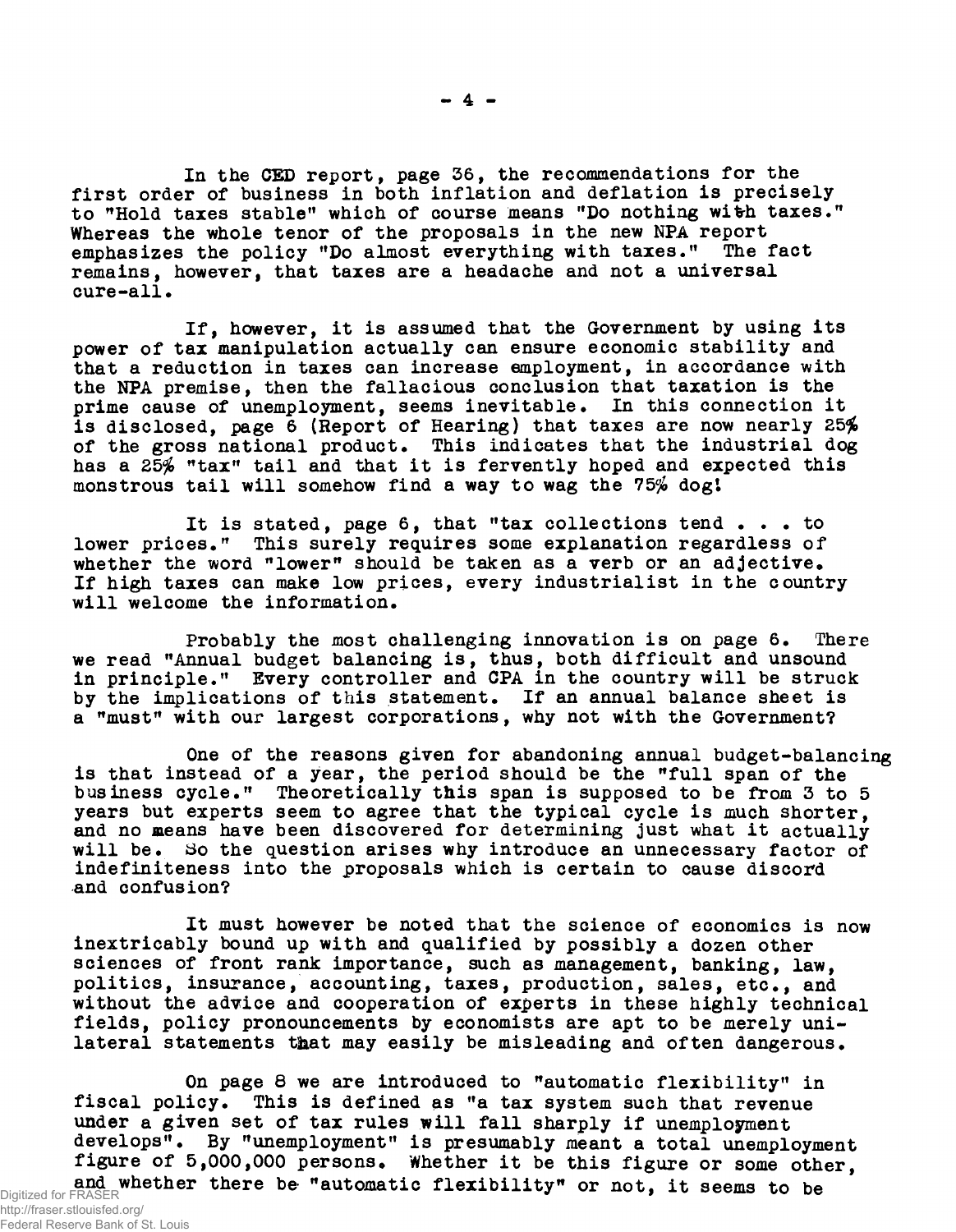axiomatic that when there is a marked drop in employment, tax revenue will also drop under any tax system that will not be held unconstitutional by the U. 3. Supreme Court.

In general terms it may be agreed that economic stability means the elimination of the violent swings of the business cycle. However after a quarter century of intensive investigation and research, it is now pretty generally conceded that the business cycle is absolutely unpredictable and has the appearance of being erratic and irrational. Some people even seem to feel that the swings of the cycles most probably are in the hands of fickle and inexorable Fate! This most probably are in the hands of fickle and inexorable Fate! apparently has forced upon many honest and well-intentioned minds the idea that if this country is to be preserved from extermination by chain reactions that might arise from a particularly violent swing of the business cycle, it is imperative that all major economic controls be promptly vested in the Government.

Traces of this trend of thought are to be found in various places in the report. On page 8 for example, it is stated that "Government must not shirk the responsibility". On page 8 there is the remark that "Legislative process is necessarily too cumbersome". On page 9 is the call for "granting to the Executive wider discretionary authority". And finally on page 6 is the previously mentioned plea for abolishing the annual budget-balancing and for introducing certain "flexibilities" that would be governed by the discretion of the Executive. It is evident that all this adds up to a recommendation for a further turn to the left and is a preliminary to the introduction of a policy that inevitably would place the country firmly in the hands of a Socialist regime.

The undisclosed reason back of this appears to be that giving the Government maximum control of the economy is thought to be somehow the only way to get some kind of a national economic cyclone cellar for use when the fury of the winds of depression threatens to destroy us. This on analysis will be found to be a futile and forlorn hope based on wishful thinking.

Furthermore newspaper writers have found that the words "Socialism" and "Socialist" have now lost most of their kick as scare headline material. The truth is that due to various insidious and sometimes largely unconscious efforts, Socialist ideas are now accorded e certain tolerance in the minds of average citizens. What is not so generally known is that the claim that a Socialist government for this country is inevitable, can be completely and rationally refuted.

Briefly summarized, the difficulty in the past has been that economists have largely been engaged in viewing the economy piecemeal and in detail. What is needed is a more comprehensive view of the economic organism as a complete and operating whole. In addition, the call today is not only for "economic stability" but for rational and consistent progress in all constructive phases of economic life. The reason for this is that a stable and static condition implies death and dissolution.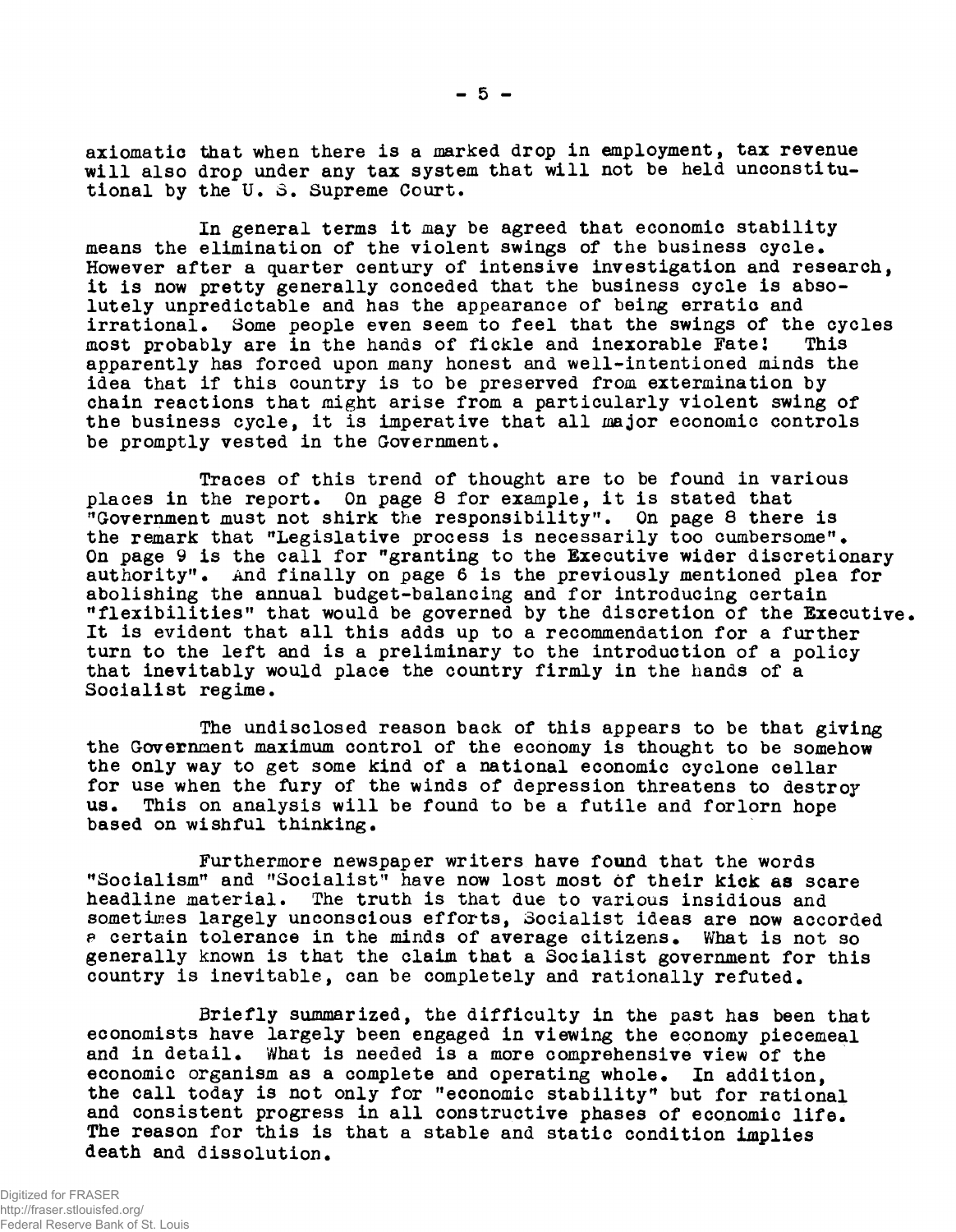In this view the idea emerges that all spending by Government -payrolls and purchasing -- is a liability, for it takes over, through taxation, the "new money" from the productive units and spends or dissipates it — "sinks it without leaving a trace," if you please. When the Government spends more than the amount of "new money" taxed from the productive units, it is in the "red" or in a state of imbalance. This country can adjust to a greater imbalance than any other, but there is a limit beyond which lies disaster.

**- 6 -**

A vital factor in viewing the economy as a whole is the importance placed upon what is known as "production" or the gross national product of the economists. This production, or turnover, is relatively secondary. What is of prime and paramount importance is the "net" — the "new money" which is produced and is the excess of the income over the outgo. In the 1930's we had the peculiar phrase "profitless prosperity". This is now seen to be economic fiction and a gross contradiction in terms. When the primary emphasis is upon net income instead of upon gross production, the entire economic situation is re-oriented and transformed. Instead of mere mechanical multiplication of output, we create the opportunity for the introduction of all the finesse, genius, and proficiency that is included under the potent term "American Management".

On the other hand, the Government, unless it attempts to invade Industry, cannot produce a cent of "new money". It is a spending agency pure and simple. The Government operates exclusively by orders and directives issued by the "top brass" which requires the setting up of<br>rigid routines and standard practices. This is the cause of the rigid routines and standard practices. monumental and incredible loss and waste that are associated with all governmental operations. When it is suggested that "flexibility" can be introduced into these operations this is a call for Management; but in Government, Management is relatively non-existent and unknown.

Management belongs essentially in Industry and provides the competitive individual means for insuring that income shall be in excess of outgo, a condition which has no parallel in Government. Thus the whole genius of Industry is to so spend a dollar that it returns like the Australian boomerang to its spender, with a little profit-dime attached. But when Government spends a dollar, it remains spent!

It may be argued- that certain governmental operations save money for the public and "money saved is money gained". The only items that can be reckoned as actual savings in governmental operations are those which directly reduce costs for the producing units. All other savings are in general only "deferred spending". Under no circumstances can they be classified as "spending for production".

It is evident from this that the proposal to defeat deflation and unemployment by government spending amounts to an attempt to extinguish a fire by pouring oil on it. It creates greater imbalance, hence still greater inflation.

As a matter of economic and political policy, the size of the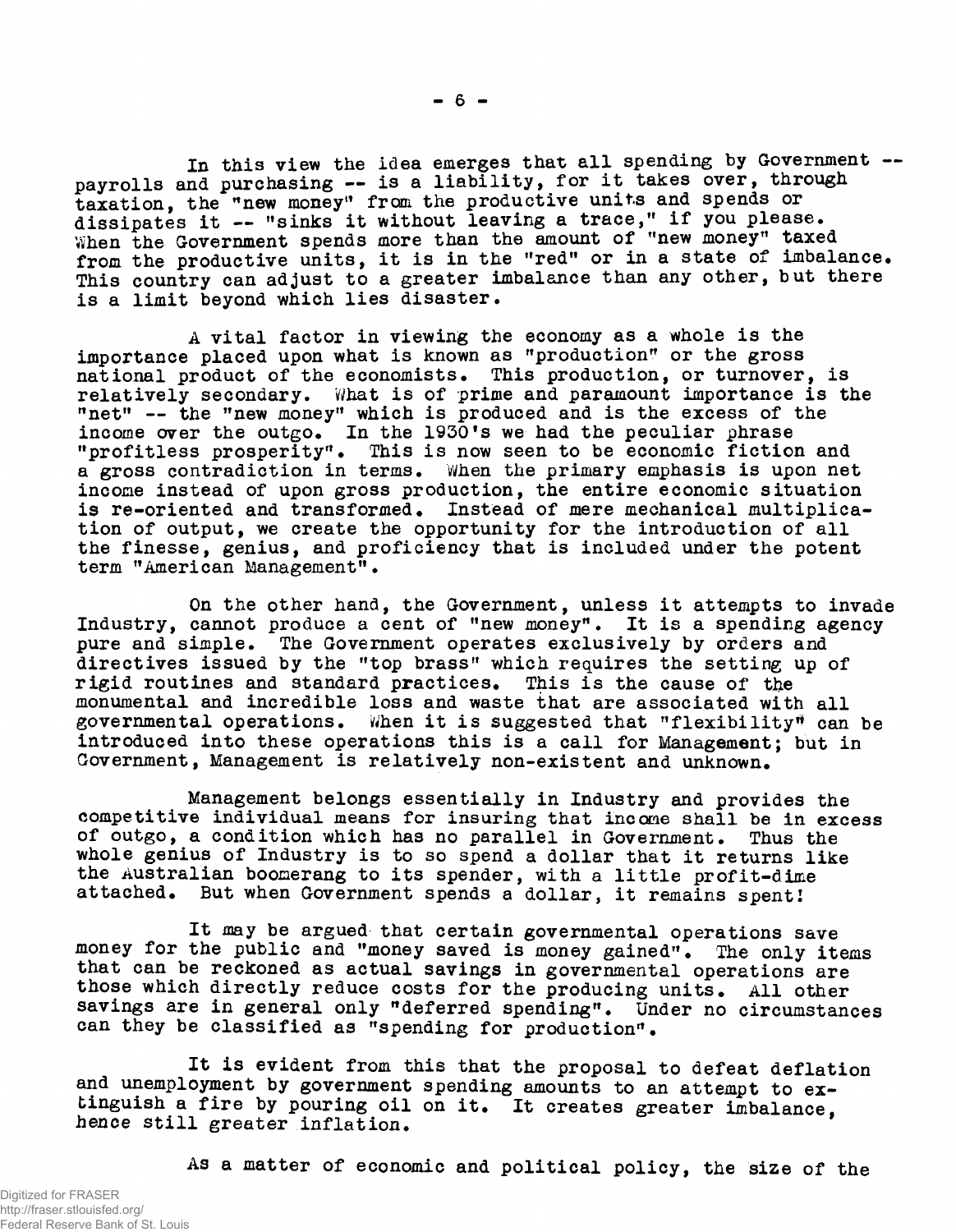Government payroll is of increasing importance. The "security" it affords constitutes a constant and perhaps irresistable attraction for many citizens. But every worker who transfers from the payroll of a productive unit to a Government payroll adds a double burden to the economy. And the greater the number on Government payrolls, the greater the danger of psychological imbalance and panic, particularly when resort is had to the deficit financing, which is not considered any hazard for a Socialist regime.

It is tacitly implied in many quarters that economics is a complete and unitary science with a philosophy that has worldwide and universal applications. The fact is that it embraces three principal systems or schools of thought which apply specifically to certain definite geographical and political areas. There is the British system, exemplifying the economics of Socialism from Adam Smith to Lord Keynes; the Soviet system, presenting the economics of Marx and Lenin; and the American system featuring the economics of Management under the free enterprise system.

The principles, concepts, and formulas of each of these systems are native, peculiar, and non-transferable; and the utmost confusion and dislocation occurs when attempts are made to impose those of one system upon any of the others.

As a preliminary to the consideration of a policy that will insure both economic stability and continuous progress, may I suggest that the eminent panel of economists consider why this country has achieved  $99-44/100\%$  economic self-sufficiency and how it is able and willing to bail out nearly all the bankrupt national economies of the world including those of most of its former competitors.

This inevitably leads to the question of profits. What is the basis of profits and how are they produced under our American System? There is much confusion of thought on this subject.

The next consideration is the apparently limitless possibilities of industrial production in this country. Coupled with this is the baffling anomaly of producing better goods while increasing wages at intervals and constantly reducing costs and selling prices. This is the American system operating at full blast right before our eyes. How is it done, gentlemen?

Respectfully submitted, Remar,

RLS/cmp

SUPPLEMENTARY NOTE:  $\qquad \qquad \qquad \qquad$ Fiscal policy, in principle and under the  $f_{\text{ML}}$  tradition, is the last mainstay of the capitalist class whose one interest is the interest rate. Under the American System, fiscal policy can have only a psychological effect upon the producing units, and this would be of negligible significance.

Digitized for FRA http://fraser.stlouisfed.org/ Federal Reserve Bank of St. Louis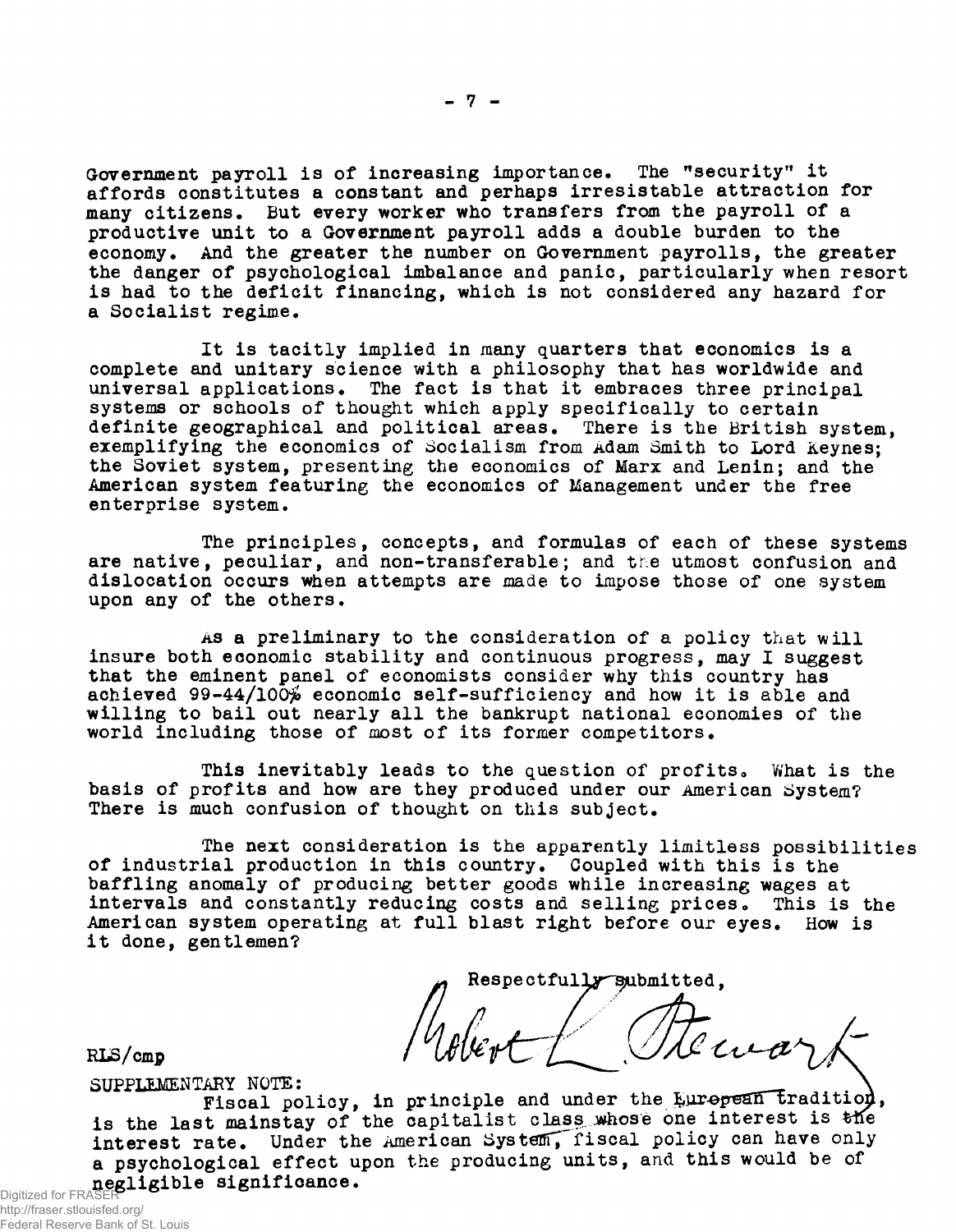ROBERT L. STEWART INDUSTRIAL ECONOMIST 1412 PARK CENTRAL BUILDING LOS ANGELES 14. CALIFORNIA ADAMS 3-2808

December 28, 1949

Mr. David Lawrence, U.3 .NEWS & WORLD REPORT, 24th & N Streets, N.W., Washington 7, D.C.

Dear Mr. Lawrence:

The statement, "Civilian Control or Militarism" by the Research and Policy Committee, CED, in your issue of December 23, raises by indirection a fundamental issue.

I quote the Preamble of a most important document:

"We, the people of the United States, in order to form a more perfect Union, establish Justice, insure domestic tranquility, provide for the common defense, promote the general welfare, and secure the blessings of liberty to ourselves and our posterity, do ordain and establish this Constitution of the United States of America."

A reading of this makes it clear that the CED in effect charges, and presents detailed evidence to prove, that the Constitution has become endangered and is threatened with annulment.

Let it be stated, however, that when the provisions of Articles 1, 2, and 3, and their legal implications, are fully recognized and enforced, this country is completely equipped to resist all attempts to make changes in the fundamental character of the government and the institutions established under the Constitution,

Why then has the CED found it necessary to sound the alarm? Because, possibly, of the basic tendency of the military authority - the "Soldier" - to become a law unto itself and thus as a matter of principle to recognize only policy and rules of its own making.

This, it should be noted, is also the standard procedure of the present-day Communists. They have demonstrated that when the "Soldier" and the "Political Policeman" combine forces there is, in all countries except the U.S., little to prevent the establishment of the "garrison-police state."

Why the proviso "in all countries except the U.S."? Because here we have demonstrated (in industry) that we possess